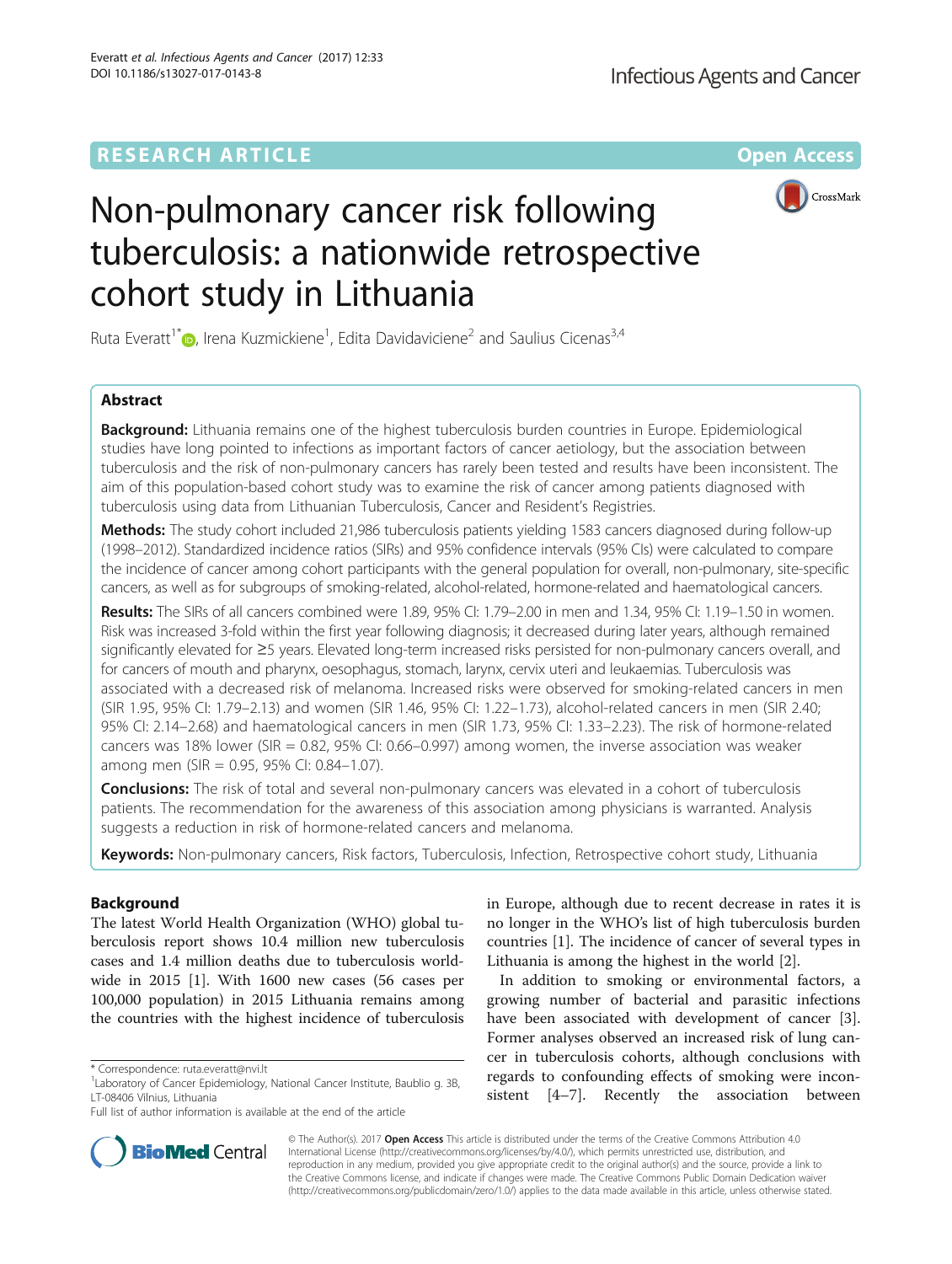tuberculosis infection and certain non-pulmonary malignancies (multiple myeloma [[8\]](#page-5-0); myeloid leukaemia [\[4](#page-5-0)], leukaemia [[9\]](#page-5-0), Non-Hodgkin lymphoma [[4](#page-5-0), [10](#page-5-0), [11](#page-5-0)], Hodgkin lymphoma [\[11](#page-5-0), [12](#page-5-0)], melanoma [[13\]](#page-5-0), as well as oesophageal [[4, 9](#page-5-0)], kidney and bladder [\[8](#page-5-0), [9\]](#page-5-0), liver [[4, 9](#page-5-0)] and other cancers [[8, 9\]](#page-5-0)) has been reported; however, the evidence remains inconclusive due to the low incidence of cancer following tuberculosis, small sample size or short follow-up. Previous studies led to the suggestion that inflammation caused by Mycobacterium tuberculosis infection, could induce genetic damage promoting carcinogenesis [[14\]](#page-5-0). Prior tuberculosis might also indicate the immune deficiency and increased risk for cancer as a result. In addition, chronic immune stimulation and certain infectious diseases have been shown to have a protective effect against cancer, although studies have been inconsistent [\[11,](#page-5-0) [15, 16\]](#page-6-0). Detailed investigation of association between tuberculosis and cancer is important for elucidating the role of this chronic infection in occurrence of cancer as well as for developing an effective cancer prevention strategy.

In this analysis, we aimed to investigate association between tuberculosis infection and risk of overall and sitespecific non-pulmonary cancer using a population-based national cohort data.

# Methods

# Study population

The study was performed using new cases of tuberculosis diagnosed from January 1, 1998 to December 31, 2012; they were identified at the Lithuanian Tuberculosis registry, which covers the entire population. For each individual, information on date of birth, sex, date of diagnosis, diagnosis codes according to ICD-10 (International Statistical Classification of Diseases, 10th Revision) was obtained. In all, 30,594 individuals were available for analysis. Since the occurrence of cancer is rare in the youngest age groups, and diagnoses of the disease are less reliable for those in old age [\[17\]](#page-6-0) only individuals of 25 to 75 years old at tuberculosis diagnosis were included. More detailed information about the study has been published elsewhere [\[7](#page-5-0)]. We excluded records due to age (19.8%), cancer other than non-melanoma skin cancer before start of follow-up (4.8%), unknown vital status (3.1%), duplicates or insufficient data (0.4%), and not being a Lithuanian citizen (0.03%). The final number of participants, included in the current analysis, was 21,986. For patients with multiple cancers, each non-melanoma skin cancer diagnosis was considered as an individual event.

## Case ascertainment

For each subject, date of entry into cohort was the date of diagnosis of tuberculosis, and date of exit was the date of diagnosis of cancer other than non-melanoma skin cancer, death, emigration, or 31 December 2012, whichever occurred first. We identified cases of cancer from the Lithuanian Cancer Registry (LCR). The LCR has population-based information available since 1978; data since the year 1988 have been included in 'Cancer Incidence in Five Continents' [\[18\]](#page-6-0). Dates of death and emigration were ascertained by linkage to the Lithuanian Residents' Register Service. The linkages were performed using an individual personal identification number. For calculation of Standardized incidence ratios (SIRs), cancer incidence and population data were obtained from the LCR and Lithuanian Department of Statistics.

## Data analysis

We calculated SIRs of total and site-specific nonpulmonary cancer in the tuberculosis cohort, based on person-days of 'follow-up'. Expected numbers were obtained by multiplying Lithuanian national cancer incidence rates according to sex-, age- (5-year groups) and calendar period (1998–2002, 2003–2007 and 2008–2012), by corresponding stratum-specific number of person-days of follow-up accrued in the cohort. Then these stratum-specific expected numbers were summed across all strata in the cohort to obtain the expected total number of people with lung cancer in the cohort. We calculated SIRs by dividing the observed number of events by that expected. We calculated 95% confidence intervals (95% CI) for the SIRs assuming a Poisson distribution. Stratified analysis was performed according to the years since tuberculosis diagnosis and sex. SIRs were computed for total, non-pulmonary, tobacco-related [[19\]](#page-6-0), alcohol-related [[19\]](#page-6-0), haematological, hormone-related [\[20](#page-6-0), [21\]](#page-6-0) and site-specific cancers.

Analyses were performed using SPSS 19. All tests were two-tailed, and  $P$  value below 0.05 was considered statistically significant.

# Results

A total of 21,986 patients (70.3% male) with tuberculosis were enrolled in the study (Table [1](#page-2-0)). The mean age at tuberculosis diagnosis was 47.1 years. The percent of smokers was 63.8% among total population, 78.0% among men and 30.2% among women. Among patients with tuberculosis, 59.3% were unemployed and only 6.4% had high school education. We followed the cohort for a total of 136,816 person-years. During the follow-up we observed 1583 cancers. There were 62 persons having two cancers.

Total cancer SIR among tuberculosis patients, compared with the general population was 1.76, 95% CI: 1.67–1.85 (Table [2\)](#page-3-0). When lung cancer was excluded, all-time SIR was 1.41, 95% CI: 1.33–1.50. Short-term and long-term risks of non-pulmonary cancer were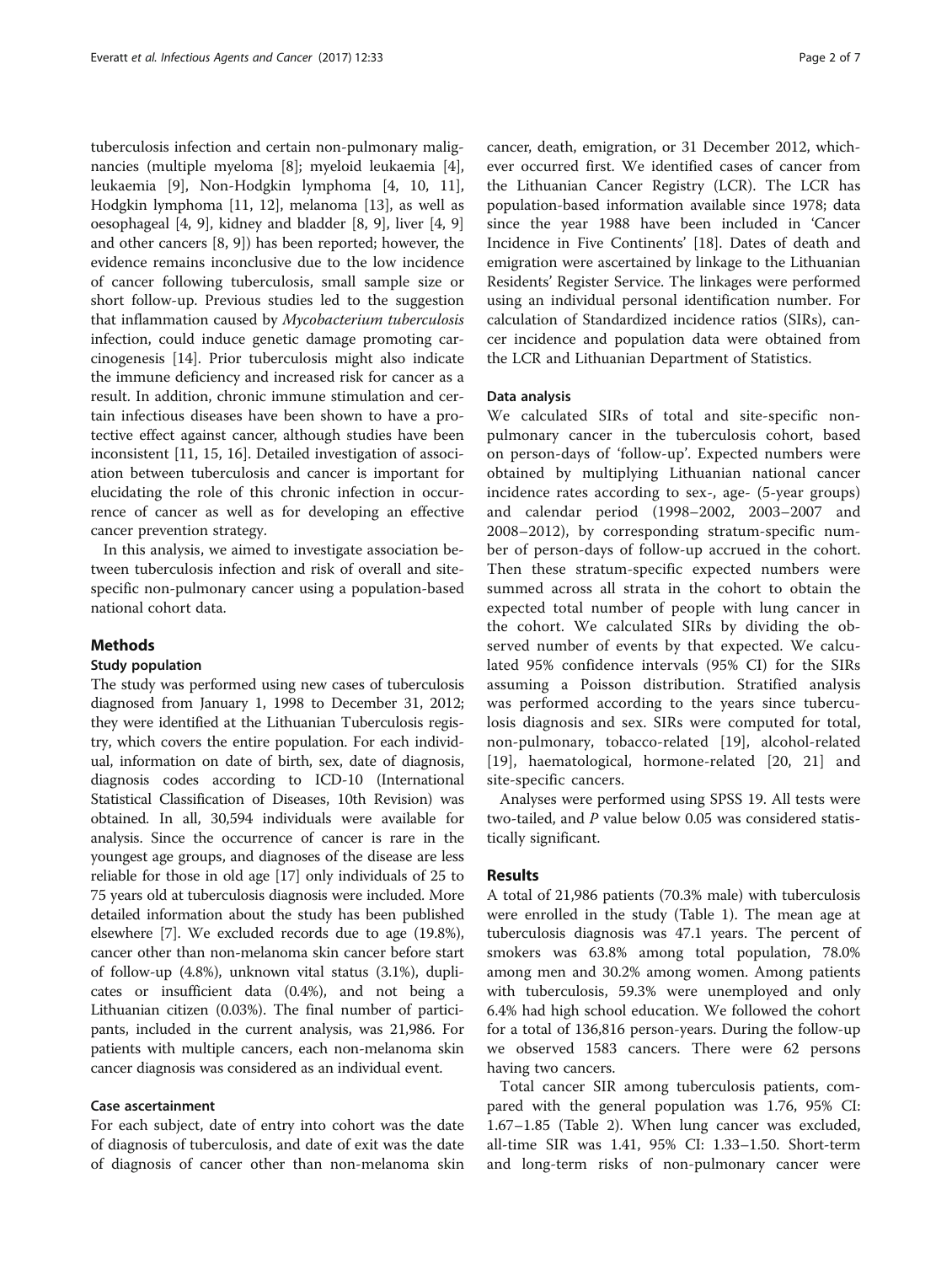<span id="page-2-0"></span>Table 1 Characteristics of cohort members

| Factors                                         | n(%)          |
|-------------------------------------------------|---------------|
| Total                                           | 21,986 (100)  |
| Sex                                             |               |
| Men                                             | 15,456 (70.3) |
| Women                                           | 6530 (29.7)   |
| High school education                           | 1401(6.4)     |
| Smokers                                         | 14,023 (63.8) |
| Heavy alcohol user                              | 7679 (34.9)   |
| Unemployed                                      | 13,038 (59.3) |
| Age at tuberculosis diagnosis, years, mean (SD) | 47.1 (12.9)   |
| Follow-up duration, years, mean (SD)            | 6.2(4.4)      |
| Total follow-up duration, person-years          | 136,816       |
| Cancer cases                                    | 1583          |
| Respiratory tuberculosis                        | 20,302 (92.3) |
| Human immunodeficiency virus infection          | 77 (0.4)      |

significantly increased, SIR = 2.03, 95% CI: 1.75–2.34 within first 1 year after diagnosis, 1.38, 95% CI: 1.25–1.52 during 1–4 years and 1.29, 95% CI: 1.18–1.41 during ≥5 years of follow-up (Table [2](#page-3-0)).

Analysis by cancer type revealed high risks of mouth and pharynx, oesophagus, stomach, liver, pancreas, larynx and bladder cancer (Table [2](#page-3-0)). Tuberculosis was also positively associated with leukaemias, Hodgkin lymphoma, bone, mesothelial & soft tissue as well as "other" cancers. In addition, results revealed reduced risk of melanoma, SIR = 0.48, 95% CI: 0.19–0.96. Risk of most non-pulmonary cancers was significantly increased within the first year. Elevated long-term risks  $(\geq 5$  years) persisted for cancers of the mouth and pharynx (SIR = 3.24, 95% CI: 2.36–4.33), oesophagus (SIR = 3.57, 95% CI: 2.33–5.23), stomach (SIR = 1.67, 95% CI: 1.22– 2.23), larynx (SIR = 1.96, 95% CI: 1.14–3.14), cervix uteri (SIR = 2.73, 95% CI: 1.77–4.03), leukaemias (SIR = 1.90, 95% CI: 1.16–2.93) and for "other" cancers (SIR = 1.50, 95% CI: 1.04–2.10).

The SIRs of total and most site-specific cancers were higher in men than in women (Table [3\)](#page-4-0). Among men with tuberculosis SIR's were substantially increased for mouth and pharynx, oesophagus, stomach, liver, larynx, bladder, bone, mesothelial and soft tissue cancer, Hodgkin lymphoma, leukaemias and "other" cancer. In contrast, there was reduced incidence of prostate cancer, SIR 0.88, 95% CI: 0.76–1.02. Women were at increased risk of cancer of mouth and pharynx, larynx and cervix uteri, and at reduced risk of cancer of colon, SIR 0.39, 95% CI: 0.13–0.92. High risks of tobacco-related cancers were observed among men (SIR = 1.95, 95% CI: 1.79– 2.13) and women (SIR = 1.46, 95% CI: 1.22–1.73). Alcohol-related cancers showed an increased SIR of 2.40, 95% CI: 2.14–2.68 among men, whereas among women there was no increase in risk. An elevated SIR of haematological cancers was also seen for men (SIR = 1.73, 95% CI: 1.33–2.23), it showed a not statistically significant increase in women (SIR = 1.48, 95% CI: 0.93–2.24). The risk of hormone-related cancers was 18% lower (SIR = 0.82, 95% CI: 0.66–0.997) among women, the inverse association was weaker among men (SIR = 0.95, 95% CI: 0.84–1.07).

# **Discussion**

This study, based on a large retrospective cohort, has found a higher than expected risk of cancers of most types in men and women with tuberculosis. Increased risks of tobacco-related cancers, alcohol-related cancers and haematological cancers were observed. The risk of hormone-related cancers and melanoma was lower. Risk remained increased for ≥5 years for most smoking- and alcohol-related cancers, cancer of cervix uteri and leukaemias.

Our data on the 1.8-fold increased risk of overall cancer and 1.4-fold increased risk of non-pulmonary cancer among tuberculosis patients are in line with results from previous studies and reviews [\[4](#page-5-0), [9,](#page-5-0) [22, 23\]](#page-6-0). In a Danish nationwide cohort study, comparing cancer risk in tuberculosis patients and the general population, the SIR for all cancers was 1.52, 95% CI: 1.45–1.59, whereas for non-pulmonary cancer it was 1.29, 95% CI: 1.22–1.36 [[4\]](#page-5-0). Tuberculosis infection was also associated with increased long-term risk of tobacco-related and haematological malignancies. The incidence of cancer was also increased in the Taiwan Latent Tuberculosis Infection Cohort [\[8](#page-5-0)] and in the Estonian population-based cohort where the standardized mortality ratio for all cancers was 2.85, 95% CI: 2.17–3.68 for men and 3.80, 95% CI: 2.22–6.09 for women [[22\]](#page-6-0). Another population-based study in Taiwan found that after a tuberculosis diagnosis the risk was 2.1-fold for total cancer and 1.7-fold for non-pulmonary cancer [\[9](#page-5-0)].

Several studies have reported an increased risk of Hodgkin or non-Hodgkin lymphoma in individuals with a history of tuberculosis [[9](#page-5-0)–[12](#page-5-0)]. In addition, significantly elevated long-term risks for leukaemia were observed [[4](#page-5-0), [9](#page-5-0)]. Similarly, the elevated SIRs for Hodgkin lymphoma as well as leukaemia were found in our study. Tuberculosis was associated with markedly increased long-term risk of cervical cancer in our study. Our analysis also revealed reduced risk of melanoma among patients with tuberculosis, in contrast with Taiwanese study results, where melanoma risk among men was significantly increased, particularly during <1 year after tuberculosis diagnosis [[9\]](#page-5-0). Our data are in agreement with case-control study performed by Kölmel KF et al. in six European countries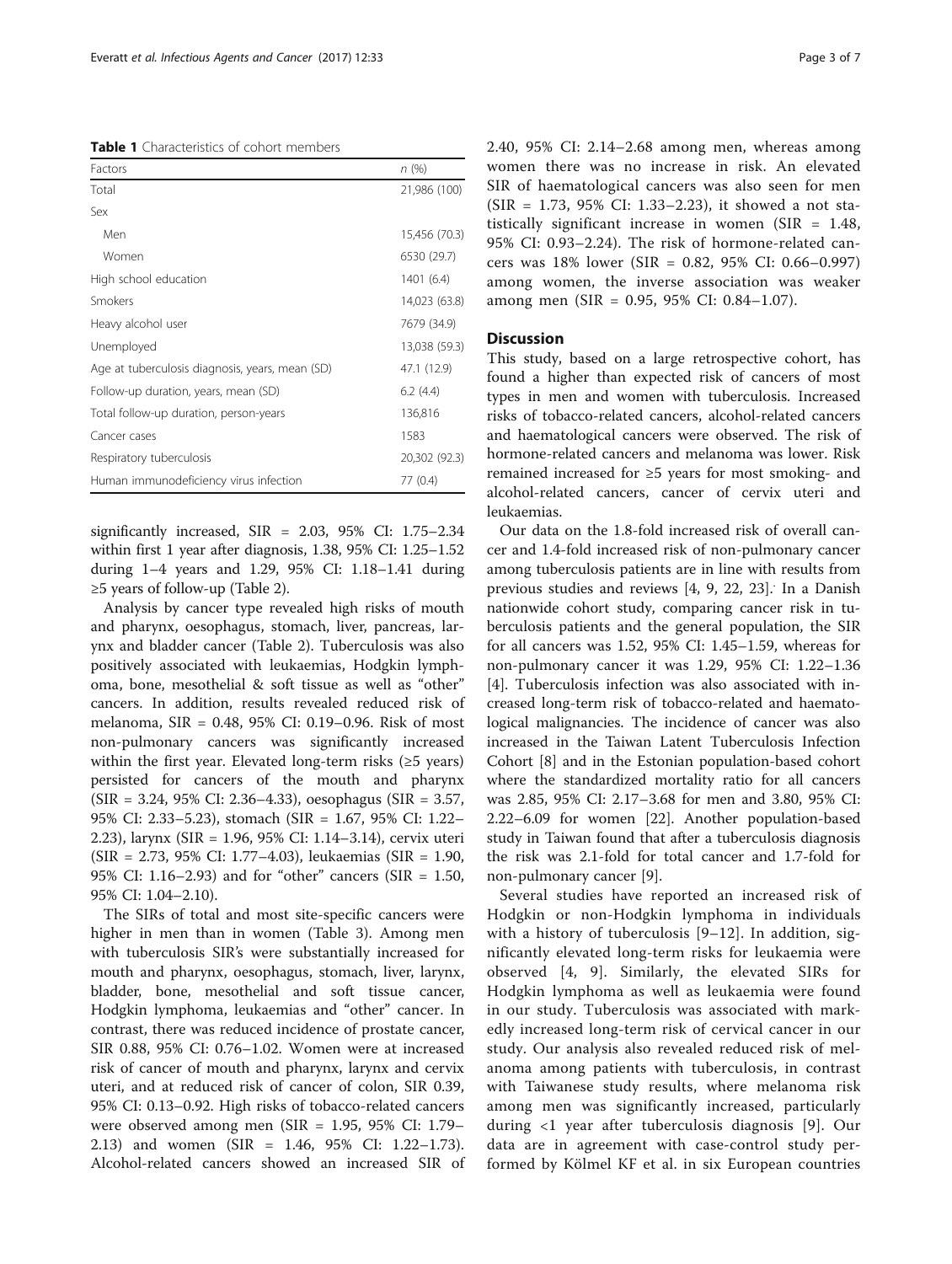<span id="page-3-0"></span>Table 2 Cancer incidence in patients with tuberculosis according to time since tuberculosis diagnosis

| Type of cancer                     | ICD-O                          | Time since tuberculosis diagnosis |                |                        |             |                |                           |                |                |                             |       |      |                        |
|------------------------------------|--------------------------------|-----------------------------------|----------------|------------------------|-------------|----------------|---------------------------|----------------|----------------|-----------------------------|-------|------|------------------------|
|                                    |                                | <1 year                           |                |                        | $1-4$ years |                |                           | $\geq$ 5 years |                |                             | Total |      |                        |
|                                    |                                | Exp                               |                | Obs SIR (95% CI)       | Exp         |                | Obs SIR (95% CI)          | Exp            |                | Obs SIR (95% CI)            | Exp   | Obs  | SIR (95% CI)           |
| All but NMS                        | C00-96, excl. C44              | 107.7                             | 347            | 3.22 (2.89-3.58)       | 377.0       | 625            | $1.74(1.60 - 1.88)$       | 450.5          | 611            | $1.36(1.25 - 1.47)$         | 935.2 |      | 1583 1.76 (1.67-1.85)  |
| All but NMS<br>& lung              | C00-96, excl. C44,<br>C33, C34 | 91.6                              | 186            | $2.03(1.75 - 2.34)$    | 310.9       | 429            | 1.38 (1.25-1.52) 379.6    |                | 490            | 1.29 (1.18-1.41) 782.1      |       | 1105 | 1.41 (1.33–1.50)       |
| Mouth, pharynx                     | $C01 - 14$                     | 4.3                               | 20             | 4.65 (2.84-7.18)       | 13.8        | 57             | 4.27 (3.24-5.54) 13.9     |                | 45             | $3.24(2.36-4.33)$           | 32.0  | 122  | 3.92 (3.25-4.68)       |
| Oesophagus                         | C15                            | 2.1                               | 9              | 4.28 (1.96-8.13)       | 7.0         | 28             | 4.22 (2.80-6.10) 7.3      |                | 26             | 3.57 (2.33-5.23) 16.4       |       | 63   | 3.99 (3.07-5.11)       |
| Stomach                            | C16                            | 7.6                               | 16             | $2.11(1.21 - 3.44)$    | 24.9        | 30             | 1.28 (0.86-1.83) 27.0     |                | 45             | 1.67 (1.22-2.23) 59.4       |       | 91   | 1.60 (1.29-1.96)       |
| Colon                              | C18                            | 4.9                               | $\overline{2}$ | $0.41(0.05 - 1.47)$    | 17.4        | 20             | $1.21(0.74 - 1.87)$ 22.3  |                | 18             | $0.81$ $(0.48 - 1.27)$ 44.7 |       | 40   | $0.93(0.67 - 1.27)$    |
| Rectum                             | $C19-21$                       | 4.8                               | 6              | $1.25(0.46 - 2.75)$    | 16.7        | 14             | $0.89(0.49 - 1.48)$ 20.2  |                | 23             | 1.14 (0.72-1.71) 41.7       |       | 43   | $1.08(0.78 - 1.45)$    |
| Liver                              | C22                            | 1.2                               | 3              | $2.47(0.51 - 7.25)$    | 4.3         | 9              | 2.20 (1.01-4.19) 5.5      |                | 9              | $1.63(0.74 - 3.09)$         | 11.1  | 21   | 1.98 (1.23-3.03)       |
| Pancreas                           | C25                            | 3.3                               | 10             | $3.00(1.44 - 5.52)$    | 11.3        | 16             | 1.50 (0.86-2.43) 13.2     |                | 16             | 1.21 (0.69-1.97) 27.8       |       | 42   | $1.57(1.13 - 2.12)$    |
| Larynx                             | C32                            | 2.7                               | 14             | $5.17(2.82 - 8.67)$    | 8.7         | 22             | 2.67 (1.67-4.04) 8.7      |                | 17             | 1.96 (1.14-3.14) 20.0       |       | 53   | 2.74 (2.05-3.59)       |
| Bone, mesothelial<br>& soft tissue | C40-41, C45,<br>C47, C49       | 0.9                               | $\overline{4}$ | 4.43 (1.21-11.40) 2.9  |             | 4              | 1.44 (0.39-3.68) 3.1      |                | 6              | 1.97 (0.72-4.28) 6.8        |       | 14   | $2.11(1.15 - 3.54)$    |
| Melanoma                           | C43                            | 1.7                               | $\mathbf{1}$   | $0.58(0.02 - 3.22)$    | 6.0         | 3              | $0.51(0.11 - 1.50)$ 7.3   |                | 3              | $0.41(0.08 - 1.20)$ 15.0    |       | 7    | $0.48(0.19 - 0.96)$    |
| <b>Breast<sup>a</sup></b>          | C50                            | 5.7                               | 3              | $0.53$ $(0.11 - 1.55)$ | 20.3        | 15             | $0.74(0.41 - 1.22)$       | 25.9           | 32             | $1.21(0.83 - 1.70)$         | 51.9  | 50   | $0.96(0.72 - 1.27)$    |
| Cervix uteri                       | C53                            | 2.4                               | 6              | 2.51 (0.92-5.44)       | 8.2         | 20             | 2.43 (1.48-3.75) 9.2      |                | 25             | 2.73 (1.77-4.03) 19.7       |       | 51   | 2.60 (1.93-3.42)       |
| Corpus uteri                       | C54, C55                       | 2.1                               | 5              | $2.36(0.77 - 5.50)$    | 7.5         | 2              | $0.26(0.03 - 0.95)$ 10.3  |                | 6              | $0.58(0.21 - 1.27)$ 19.9    |       | 13   | $0.66$ $(0.35 - 1.13)$ |
| Ovary                              | C56                            | 1.7                               | 5              | 2.95 (0.96-6.86)       | 5.8         | 2              | $0.34(0.04 - 1.23)$ 7.4   |                | 9              | $1.22(0.56 - 2.32)$         | 14.9  | 16   | $1.08(0.62 - 1.76)$    |
| Prostate                           | C61                            | 20.9                              | 16             | $0.76$ $(0.44 - 1.24)$ | 84.0        | 66             | $0.83(0.64 - 1.05)$ 114.2 |                | 102            | $0.89(0.73 - 1.08)$ 219.2   |       | 184  | $0.88(0.76 - 1.02)$    |
| Kidney                             | C64                            | 5.6                               | 12             | $2.13(1.10-3.72)$      | 19.0        | 20             | $1.10(0.67 - 1.70)$ 21.2  |                | 14             | $0.66$ $(0.36 - 1.11)$ 45.9 |       | 46   | $1.04(0.76 - 1.38)$    |
| Bladder                            | C67                            | 3.5                               | 14             | 3.95 (2.16-6.62)       | 11.7        | 19             | $1.77(1.06 - 2.76)$       | -13.3          | 15             | $1.13(0.63 - 1.87)$ 28.5    |       | 48   | 1.79 (1.32-2.37)       |
| Brain, CNS                         | $C70 - 72$                     | 2.1                               | 3              | 1.45 (0.30-4.26)       | 6.8         | 9              | 1.36 (0.62-2.59) 7.3      |                | 5              | $0.69(0.22 - 1.60)$         | 16.1  | 17   | $1.08(0.63 - 1.73)$    |
| Thyroid                            | C73                            | 1.8                               | $\mathbf{1}$   | $0.57(0.01 - 3.15)$    | 6.3         | 2              | $0.32(0.04 - 1.16)$ 7.6   |                | $\overline{7}$ | $0.92$ $(0.37-1.90)$ 15.6   |       | 10   | $0.65(0.31 - 1.19)$    |
| <b>HL</b>                          | C81                            | 0.5                               | $\overline{2}$ | 4.13 (0.50-14.90)      | -1.4        | $\overline{4}$ | $2.83(0.77 - 7.25)$ 1.2   |                | 2              | $1.74(0.21 - 6.30)$ 3.1     |       | 8    | 2.65 (1.14-5.22)       |
| NHL &<br>other LHT                 | C82-85, C88,<br>C90, C96       | 3.0                               | 8              | 2.71 (1.17-5.34)       | 10.6        | 15             | 1.46 (0.82-2.41) 13.2     |                | 11             | $0.84$ (0.42-1.49) 26.7     |       | 34   | $1.31(0.91 - 1.84)$    |
| Leukaemias                         | $C91 - 95$                     | 2.6                               | 3              | 1.16 (0.24-3.39)       | 8.8         | 18             | $2.14(1.27 - 3.38)$       | 10.6           | 20             | $1.90(1.16 - 2.93)$         | 22.0  | 41   | 1.94 (1.39-2.63)       |
| Other                              |                                | 6.0                               | 23             | 3.84 (2.43-5.76)       | 19.5        | 34             | $1.75(1.21 - 2.44)$ 22.7  |                | 34             | 1.50 (1.04-2.10) 48.1       |       | 91   | 1.79 (1.43-2.21)       |

Exp expected cases, Obs observed cases, SIR standardized incidence ratio, CI confidence interval, NMS non-melanoma skin, HL Hodgkin lymphoma, NHL Non-Hodgkin lymphoma, LHT lympho-, haematopoietic tissue

<sup>a</sup>in women only, in men  $n = 0$ 

and Israel, where significantly lower Odds ratios of melanoma were found for pulmonary tuberculosis, as well as other infections and BCG vaccination [[13\]](#page-5-0).

The mechanism underlying the increase of the longterm risk of cancer following tuberculosis is still not clear. Certain infectious episodes including tuberculosis may potentially trigger the development of Hodgkin lymphoma [[12](#page-5-0)]. Previous studies have also supported an underlying immune deficiency many years prior to cancer diagnosis as a primary phenomenon for haematological cancers [[12](#page-5-0), [24\]](#page-6-0). Tuberculosis may induce a prolonged inflammatory response hence, inflammation may explain the increased long-term cancer risk. Occurrence of cervical cancer after tuberculosis has previously been reported rarely. There is a possibility that patients with human papilloma virus infection have a higher chance to

encounter tuberculosis. In addition, it has been suggested that the Mycobacterium tuberculosis infection mediates down regulation of dendritic cells function and thereby facilitates the suppression of the host's immunity against infectious pathogens and cervical cancer [\[25\]](#page-6-0). It has also been suggested that diverse microbial stimuli induce a defence against cancer: both vaccinations and previous episodes of having a severe infectious disease may induce a protective mechanism, possibly an infection-related Th1-cell activation that prevents the development of melanoma [[13,](#page-5-0) [15](#page-6-0)]. The long-term increased risk may also be due to certain lifestyle factors, such as smoking or alcohol abuse that are strong risk factors for both tuberculosis and cancer [[7, 14,](#page-5-0) [26](#page-6-0)–[31](#page-6-0)]. E.g., most people with tuberculosis were tobacco smokers (64%) or heavy alcohol users (35%) in our study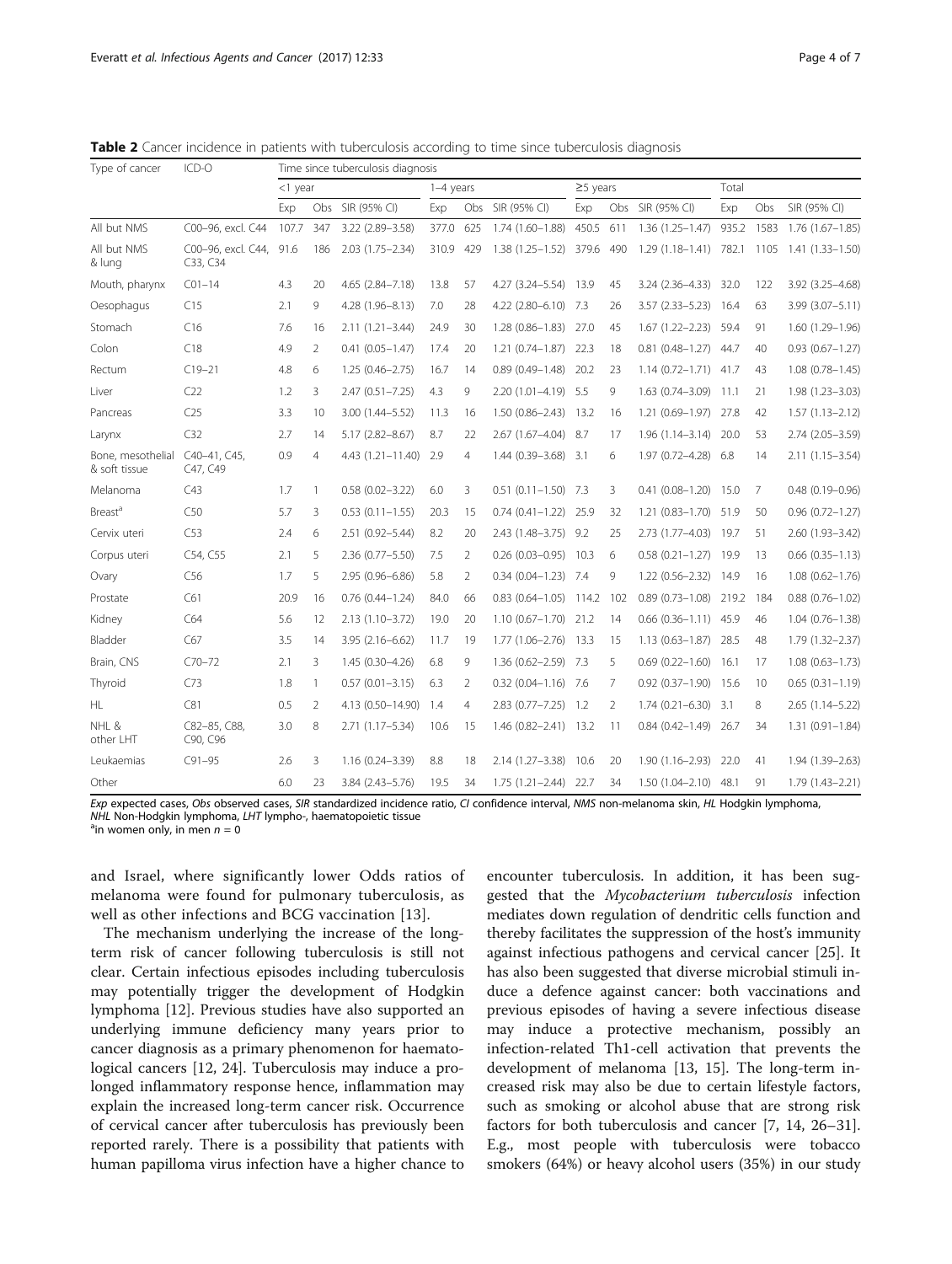| Type of cancer                     | ICD-O                                                    | Men   |                |                        | Women |                |                        |  |
|------------------------------------|----------------------------------------------------------|-------|----------------|------------------------|-------|----------------|------------------------|--|
|                                    |                                                          | Exp   | Obs            | SIR (95% CI)           | Exp   | Obs            | SIR (95% CI)           |  |
| All but NMS                        | C00-96, excl. C44                                        | 710.6 | 1285           | 1.89 (1.79-2.00)       | 224.7 | 298            | 1.34 (1.19-1.50)       |  |
| All but NMS<br>& lung              | C00-96, excl. C44,<br>$C33 - 34$                         | 567.4 | 850            | $1.50(1.40-1.60)$      | 214.6 | 255            | $1.19(1.05 - 1.34)$    |  |
| Mouth, pharynx                     | $C01 - 14$                                               | 30.0  | 116            | 3.98 (3.28-4.77)       | 2.0   | 6              | $3.05(1.12 - 6.64)$    |  |
| Oesophagus                         | C15                                                      | 15.5  | 60             | $4.01(3.06 - 5.16)$    | 0.8   | 3              | 3.72 (0.77-10.90)      |  |
| Stomach                            | C16                                                      | 47.8  | 75             | $1.65(1.30-2.07)$      | 11.7  | 16             | 1.38 (0.79-2.24)       |  |
| Colon                              | C18                                                      | 31.8  | 35             | $1.16(0.81 - 1.62)$    | 12.9  | 5              | $0.39(0.13 - 0.92)$    |  |
| Rectum                             | $C19 - 21$                                               | 31.8  | 37             | $1.23(0.87 - 1.70)$    | 10.0  | 6              | $0.61$ $(0.22 - 1.32)$ |  |
| Liver                              | C22                                                      | 9.0   | 19             | 2.23 (1.34-3.48)       | 2.1   | $\overline{2}$ | $0.98(0.12 - 3.52)$    |  |
| Pancreas                           | C <sub>25</sub>                                          | 21.6  | 33             | $1.60(1.10-2.25)$      | 6.2   | 9              | 1.47 (0.67-2.79)       |  |
| Larynx                             | C32                                                      | 19.7  | 49             | $2.58(1.91 - 3.42)$    | 0.4   | $\overline{4}$ | 10.88 (2.95-27.7)      |  |
| Bone, mesothelial<br>& soft tissue | C40-41, C45,<br>C47, C49                                 | 5.0   | 11             | 2.29 (1.14-4.09)       | 1.8   | 3              | $1.64(0.34 - 4.82)$    |  |
| Melanoma                           | C43                                                      | 8.9   | $\overline{4}$ | $0.46(0.13 - 1.19)$    | 6.1   | 3              | $0.50(0.10-1.45)$      |  |
| Breast                             | C50                                                      |       |                |                        | 51.9  | 50             | $0.96$ $(0.72 - 1.27)$ |  |
| Cervix uteri                       | C53                                                      |       |                |                        | 19.7  | 51             | 2.60 (1.93-3.42)       |  |
| Corpus uteri                       | C54, C55                                                 |       |                |                        | 19.9  | 13             | $0.66$ $(0.35 - 1.13)$ |  |
| Ovary                              | C <sub>56</sub>                                          |       |                |                        | 14.9  | 16             | $1.08(0.62 - 1.76)$    |  |
| Prostate                           | C61                                                      | 219.2 | 184            | $0.88(0.76 - 1.02)$    | ÷     |                |                        |  |
| Kidney                             | C64                                                      | 36.8  | 34             | $0.96(0.67 - 1.34)$    | 9.1   | 12             | 1.34 (0.69-2.33)       |  |
| Bladder                            | C67                                                      | 25.6  | 44             | $1.83(1.33 - 2.46)$    | 2.9   | $\overline{4}$ | 1.39 (0.38-3.57)       |  |
| Brain, CNS                         | $C70 - 72$                                               | 11.3  | 15             | $1.37(0.76 - 2.25)$    | 4.8   | $\overline{2}$ | $0.42$ (0.05-1.52)     |  |
| Thyroid                            | C73                                                      | 4.8   | $\overline{2}$ | $0.43$ $(0.05 - 1.55)$ | 10.9  | 8              | $0.74(0.32 - 1.47)$    |  |
| HL.                                | C81                                                      | 2.0   | 6              | 2.98 (1.09-6.49)       | 1.0   | $\overline{2}$ | $1.98(0.24 - 7.15)$    |  |
| NHL & other LHT                    | C82-85, C88,<br>C90, C96                                 | 18.7  | 22             | $1.23(0.77 - 1.86)$    | 8.0   | 12             | $1.51(0.78 - 2.64)$    |  |
| Leukaemias                         | $C91 - 95$                                               | 16.0  | 33             | 2.17 (1.49-3.05)       | 6.0   | 8              | $1.35(0.58 - 2.66)$    |  |
| Other                              |                                                          | 35.4  | 71             | $2.00(1.57 - 2.53)$    | 12.7  | 20             | $1.58(0.96 - 2.43)$    |  |
| Cancers by aetiology               |                                                          |       |                |                        |       |                |                        |  |
| Alcohol-related                    | $C01-15$<br>C18-22, C32, C50                             | 131.7 | 316            | $2.40(2.14 - 2.68)$    | 79.7  | 76             | $0.95(0.75 - 1.19)$    |  |
| Smoking-related                    | C01-16, C18-22,<br>C25, C30-32, C34,<br>C53, C56, C64-68 | 257.0 | 502            | 1.95 (1.79-2.13)       | 91.8  | 134            | $1.46(1.22 - 1.73)$    |  |
| Haematological                     | C81-85, C88, C90-96                                      | 35.2  | 61             | $1.73(1.33 - 2.23)$    | 14.9  | 22             | 1.48 (0.93-2.24)       |  |
| Hormone-related                    | C18-21, C50, C54-56,<br>C61, C62, C73                    | 276.8 | 263            | $0.95(0.84 - 1.07)$    | 119.8 | 98             | $0.82$ (0.66-0.997)    |  |

<span id="page-4-0"></span>**Table 3** Cancer incidence in patients with tuberculosis according to type, sex and aetiology

Exp expected cases, Obs observed cases, SIR standardized incidence ratio, CI confidence interval, NMS non-melanoma skin, HL Hodgkin lymphoma, NHL Non-Hodgkin lymphoma, LHT lympho-, haematopoietic tissue

and we observed elevated all-term SIRs for smoking- or alcohol-related cancers, thus it is plausible that tobacco smoking and alcohol intake are important shared risk factors. Finally, malnutrition is a risk factor for tuberculosis and low body mass index (BMI) is prevalent in tuberculosis patients [\[32](#page-6-0), [33](#page-6-0)]. There is substantial evidence that obesity increases the risks of breast, endometrial, ovarian cancer, malignant melanoma as well as some other cancers; its influence is most likely mediated through hormonal mechanisms [[20\]](#page-6-0). Low body weight could possibly explain a reduced risk of hormone-related cancers or melanoma in the present study.

The strengths of our study include the use of nationwide population-based registers and the cohort setting which reduced selection bias at baseline. The study also has limitations. There was no appropriate control group to compare the incidence of cancer. It is possible, that patients with tuberculosis differ from the general population with respect to lifestyle factors, like use of tobacco or alcohol. As these factors have been found to be risk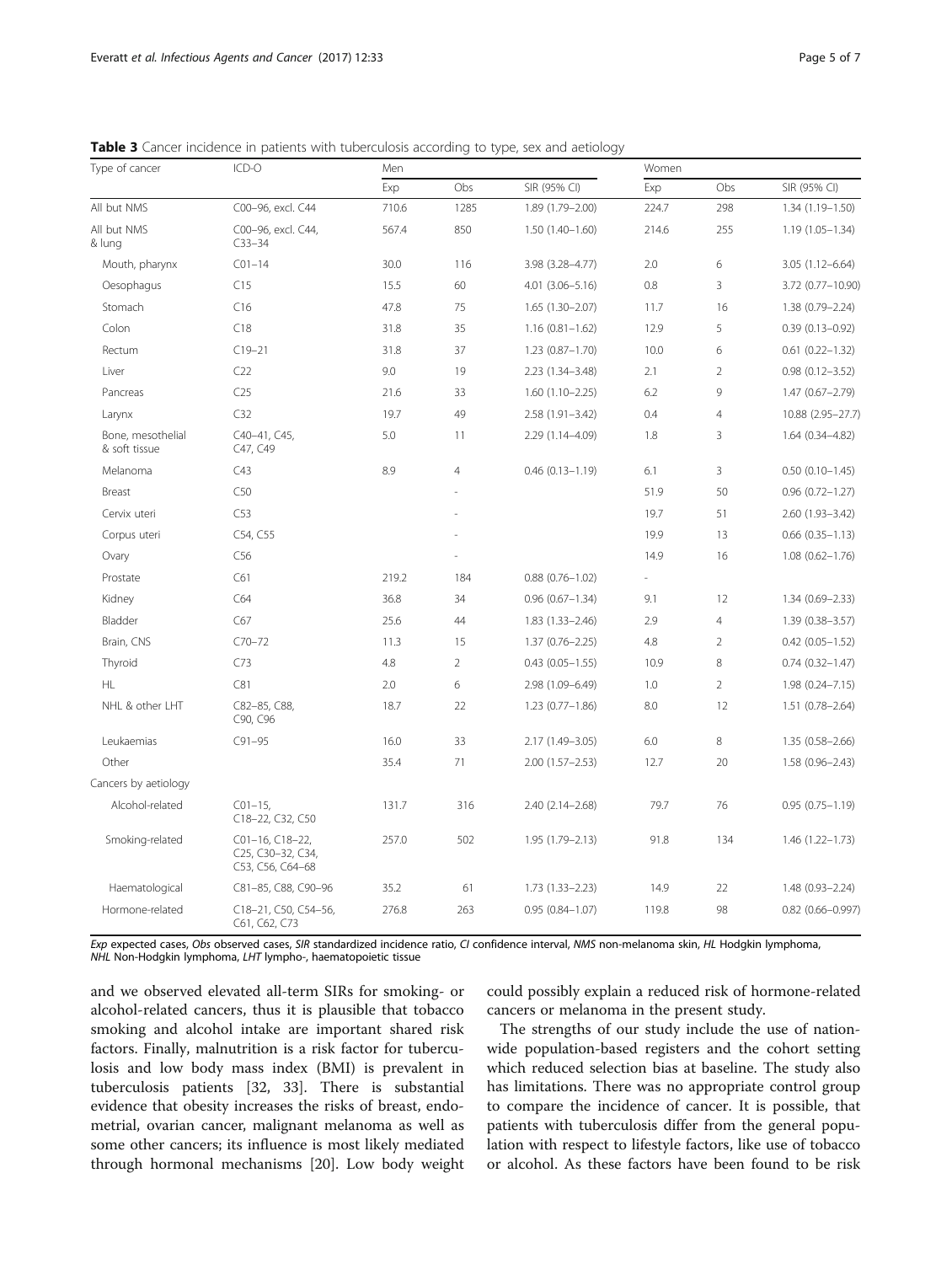<span id="page-5-0"></span>factors for various cancer types, confounding by them is likely [\[27](#page-6-0), [28](#page-6-0), [34\]](#page-6-0). In addition, it is possible that the study cohort included individuals with cancer, because tumours may have been interpreted as tuberculosis lesion prior to cancer diagnosis. There is also a potential for bias due to reverse causality, if occult cancer caused a weakening of immunity and malnutrition, resulting in Mycobacterium tuberculosis infection or reactivation [[35\]](#page-6-0). Thus, tuberculosis may become clinically apparent earlier than cancer, even though cancer preceded tuberculosis reactivation. Bias from closer medical surveillance received by individuals with tuberculosis than healthy individuals is likely to have had an effect, especially within the first year. However, a reduced risk for melanoma, colon, breast, prostate and thyroid cancer suggests that reverse causality or higher diagnostic activity are unlikely to play major role.

# Conclusions

The overall and non-pulmonary cancer risk was elevated in a cohort of tuberculosis patients in relation to the general Lithuanian population. High risks were observed for smoking- and alcohol-related cancers, haematological cancers and cancer of cervix uteri. In addition, we found reduced risk for hormone-related cancers and melanoma. This retrospective study provides suggestion that tuberculosis may be associated with a risk of some non-pulmonary cancers; however, the possibility of confounding effects cannot be completely ruled out. Further studies are needed to determine the role of potential underlying mechanisms in non-pulmonary cancer development among tuberculosis patients. The recommendation for the awareness of this association among physicians remains warranted.

### Abbreviations

95% CI: 95% Confidence Interval; BMI: Body mass index; ICD-10: International Statistical Classification of Diseases, 10th Revision; LCR: Lithuanian Cancer Registry; SIR: Standardized incidence ratio; WHO: World Health Organization

#### Acknowledgements

The authors wish to thank the Lithuanian Tuberculosis Registry, the Lithuanian Cancer Registry and the Lithuanian Residents' Register Service for making data available.

#### Funding

This research did not receive any specific grant from funding agencies in the public, commercial, or not-for-profit sectors.

#### Availability of data and materials

The datasets generated and/or analysed during the current study are available from the corresponding author on reasonable request.

#### Authors' contributions

The study was designed and coordinated by RE and ED. Data acquisition and cleaning was performed by IK, ED, RE. IK and RE prepared the final database, analyzed and interpreted the data and prepared the manuscript. SC contributed to the initial study idea, study design, critically revised the article. All authors read and approved the final manuscript.

#### Competing interests

The authors declare that they have no competing interests.

#### Consent for publication

Not applicable.

#### Ethics approval and consent to participate

The current study was approved by the Regional Biomedical Research Ethical Committee (No. 158200–14–736-252) and Lithuanian Data Protection Agency (2014–11-05 No. 2R-5434 (2.6–1.)). Obtaining a patient consent is not mandatory for this type of study in Lithuania.

## Publisher's Note

Springer Nature remains neutral with regard to jurisdictional claims in published maps and institutional affiliations.

#### Author details

<sup>1</sup> Laboratory of Cancer Epidemiology, National Cancer Institute, Baublio g. 3B LT-08406 Vilnius, Lithuania. <sup>2</sup>Vilnius University Hospital Santaros Klinikos, P. Sirvio g. 5, LT-10214 Vilnius, Lithuania. <sup>3</sup>Department of Thoracic Surgery and Oncology, National Cancer Institute, Santariskiu g. 1, LT-08660 Vilnius, Lithuania. <sup>4</sup>Faculty of Medicine, Vilnius University, M. K. Ciurlionio g. 21, LT-03101 Vilnius, Lithuania.

## Received: 11 November 2016 Accepted: 25 May 2017 Published online: 31 May 2017

#### References

- 1. World Health Organization. Global tuberculosis report 2016. World Health Organization, 2016. [http://www.who.int/tb/publications/global\\_report/en/](http://www.who.int/tb/publications/global_report/en/) (accessed 7 Nov 2016).
- 2. Ferlay J, Soerjomataram I, Dikshit R, Eser S, Mathers C, Rebelo M, et al. Cancer incidence and mortality worldwide: sources, methods and major patterns in GLOBOCAN 2012. Int J Cancer. 2015;136(5):E359–86. doi:[10.1002/](http://dx.doi.org/10.1002/ijc.29210) [ijc.29210](http://dx.doi.org/10.1002/ijc.29210).
- 3. Samaras V, Rafailidis PI, Mourtzoukou EG, Peppas G, Falagas ME. Chronic bacterial and parasitic infections and cancer: a review. J Infect Dev Ctries. 2010;4(5):267–81.
- 4. Simonsen DF, Farkas DK, Søgaard M, Horsburgh CR, Sørensen HT, Thomsen RW. Tuberculosis and risk of cancer: a Danish nationwide cohort study. Int J Tuberc Lung Dis. 2014;18(10):1211–9.
- 5. Hong S, Mok Y, Jeon C, Jee SH, Samet JM. Tuberculosis, smoking and risk for lung cancer incidence and mortality. Int J Cancer. 2016;139(11):2447–55.
- 6. Brenner DR, McLaughlin JR, Hung RJ. Previous lung diseases and lung cancer risk: a systematic review and meta-analysis. PLoS One. 2011;6(3): e1747. doi[:10.1371/journal.pone.0017479.9.](http://dx.doi.org/10.1371/journal.pone.0017479.9)
- 7. Everatt R, Kuzmickiene I, Davidaviciene E, Cicenas S. Incidence of lung cancer among patients with tuberculosis: a nationwide cohort study in Lithuania. Int J Tuberc Lung Dis. 2016;20(6):757–63.
- 8. Su VY, Yen YF, Pan SW, Chuang PH, Feng JY, Chou KT, et al. Latent tuberculosis infection and the risk of subsequent cancer. Medicine. 2016; 95(4):e2352. doi:[10.1097/MD.0000000000002352.](http://dx.doi.org/10.1097/MD.0000000000002352)
- Kuo SC, Hu YW, Liu CJ, Lee YT, Chen YT, Chen TL, et al. Association between tuberculosis infections and non-pulmonary malignancies: a nationwide population-based study. Br J Cancer. 2013;109:229–34.
- 10. Askling J, Ekbom A. Risk of non-Hodgkin's lymphoma following tuberculosis. Br J Cancer. 2001;84(1):113–5.
- 11. Tavani A, La Vecchia C, Franceschi S, Serraino D, Carbone A. Medical history and risk of Hodgkin's and non-Hodgkin's lymphomas. Eur J Cancer Prev. 2000;9(1):59–64.
- 12. Kristinsson SY, Gao Y, Björkholm M, Lund SH, Sjöberg J, Caporaso N, et al. Hodgkin lymphoma risk following infectious and chronic inflammatory diseases: a large population-based case-control study from Sweden. Int J Hematol. 2015;101(6):563–8.
- 13. Kölmel KF, Pfahlberg A, Mastrangelo G, Niin M, Botev IN, Seebacher C, et al. Infections and melanoma risk: results of a multicentre EORTC case-control study. European Organization for Research and Treatment of Cancer. Melanoma res. 1999;9(5):511–9.
- 14. Schottenfeld D, Beebe-Dimmer J. Chronic inflammation: a common and important factor in the pathogenesis of neoplasia. CA Cancer J Clin. 2006; 56(2):69–83.